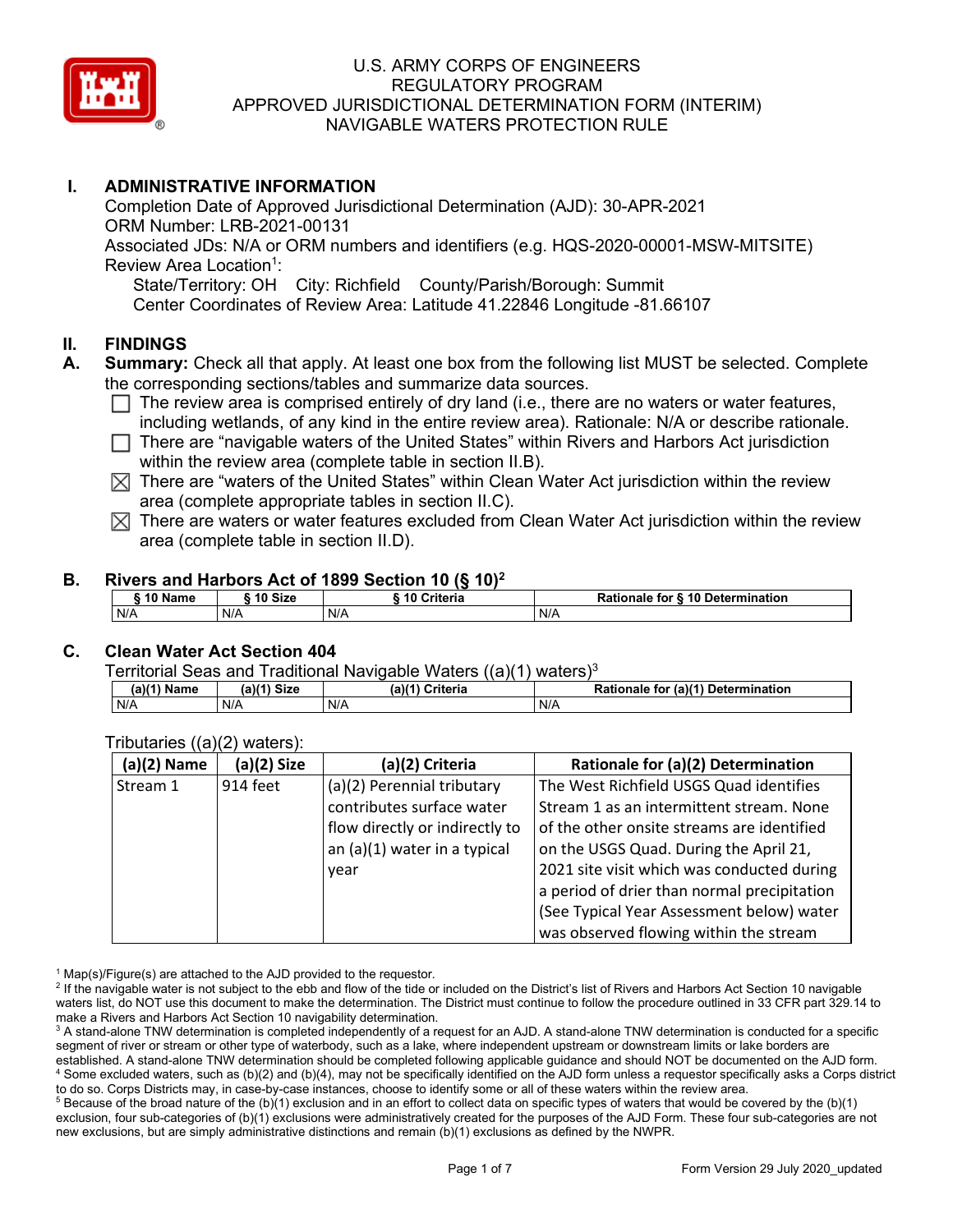

|          |          |                                | channel. The width (7-10 feet) of this           |
|----------|----------|--------------------------------|--------------------------------------------------|
|          |          |                                | stream channel compared to the other             |
|          |          |                                | onsite intermittent tributaries (2-5 feet) is    |
|          |          |                                | indicative of a higher flow regime. In           |
|          |          |                                | addition, deeper pools and more                  |
|          |          |                                | pronounced riffle-run-pool complexes were        |
|          |          |                                | observed compared to the other onsite            |
|          |          |                                | intermittent tributaries. In addition, during    |
|          |          |                                | Davey Resource Group's January 5, 2021           |
|          |          |                                | delineation visit water was observed             |
|          |          |                                | flowing in Stream 1. Based on the above, it      |
|          |          |                                | has been Stream 1 is a perennial tributary.      |
| Stream 7 | 196 feet | (a)(2) Perennial tributary     | During the April 21, 2021 site visit which       |
|          |          | contributes surface water      | was conducted during a period of drier than      |
|          |          | flow directly or indirectly to | normal precipitation (See Typical Year           |
|          |          | an (a)(1) water in a typical   | Assessment below) water was observed             |
|          |          | year                           | flowing within the stream channel. The           |
|          |          |                                | width (4-6 feet) of this stream channel          |
|          |          |                                | compared to the other onsite intermittent        |
|          |          |                                | tributaries (2-5 feet) is indicative of a higher |
|          |          |                                | flow regime. In addition, deeper pools and       |
|          |          |                                | more pronounced riffle-run-pool complexes        |
|          |          |                                | were observed compared to the other              |
|          |          |                                | onsite intermittent tributaries. In addition,    |
|          |          |                                | during Davey Resource Group's January 5,         |
|          |          |                                | 2021 delineation visit water was observed        |
|          |          |                                | flowing in Stream7. Based on the above, it       |
|          |          |                                | has been Stream 7 is a perennial tributary.      |
| Stream 2 | 158 feet | (a)(2) Intermittent tributary  | This has been determined to be an                |
|          |          | contributes surface water      | intermittent a(2) tributary. Water was           |
|          |          | flow directly or indirectly to | observed flowing within the stream channel       |
|          |          | an (a)(1) water in a typical   | at the time of the Corps' April 21, 2021 site    |
|          |          | year                           | visit. Precipitation was determined to be        |
|          |          |                                | below normal for that time of year (See          |
|          |          |                                | Typical Year Assessment below). Moreover,        |
|          |          |                                | the site visit was conducted when snow was       |

 $1$  Map(s)/Figure(s) are attached to the AJD provided to the requestor.

<sup>5</sup> Because of the broad nature of the (b)(1) exclusion and in an effort to collect data on specific types of waters that would be covered by the (b)(1) exclusion, four sub-categories of (b)(1) exclusions were administratively created for the purposes of the AJD Form. These four sub-categories are not new exclusions, but are simply administrative distinctions and remain (b)(1) exclusions as defined by the NWPR.

<sup>&</sup>lt;sup>2</sup> If the navigable water is not subject to the ebb and flow of the tide or included on the District's list of Rivers and Harbors Act Section 10 navigable waters list, do NOT use this document to make the determination. The District must continue to follow the procedure outlined in 33 CFR part 329.14 to make a Rivers and Harbors Act Section 10 navigability determination.

<sup>&</sup>lt;sup>3</sup> A stand-alone TNW determination is completed independently of a request for an AJD. A stand-alone TNW determination is conducted for a specific segment of river or stream or other type of waterbody, such as a lake, where independent upstream or downstream limits or lake borders are established. A stand-alone TNW determination should be completed following applicable guidance and should NOT be documented on the AJD form. <sup>4</sup> Some excluded waters, such as (b)(2) and (b)(4), may not be specifically identified on the AJD form unless a requestor specifically asks a Corps district to do so. Corps Districts may, in case-by-case instances, choose to identify some or all of these waters within the review area.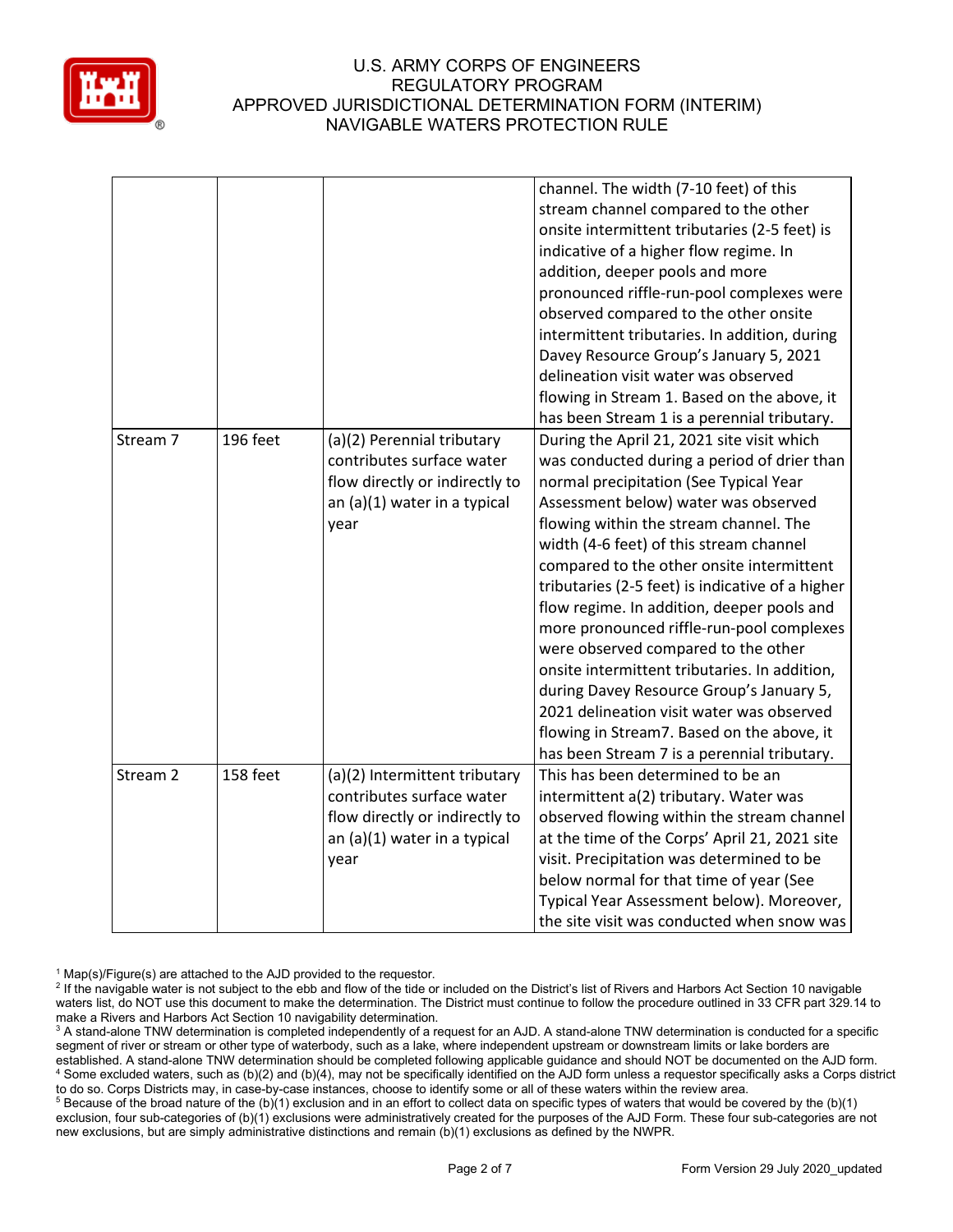

|                     |          |                                                                                                                                      | on the ground and temperatures had been<br>and were still below the freezing point.<br>Therefore, runoff was at a minimum. During<br>Davey Resource Group's January 5, 2021<br>delineation visit water was observed pooled<br>in this stream channel, with little surface<br>flow. This demonstrates less than perennial,<br>but more than ephemeral flow. Based on<br>the above, it was determined that this<br>stream flows intermittently. |
|---------------------|----------|--------------------------------------------------------------------------------------------------------------------------------------|-----------------------------------------------------------------------------------------------------------------------------------------------------------------------------------------------------------------------------------------------------------------------------------------------------------------------------------------------------------------------------------------------------------------------------------------------|
| Stream 4            | 399 feet | (a)(2) Intermittent tributary<br>contributes surface water<br>flow directly or indirectly to<br>an (a)(1) water in a typical<br>year | Same as above.                                                                                                                                                                                                                                                                                                                                                                                                                                |
| Stream 5            | 458 feet | (a)(2) Intermittent tributary<br>contributes surface water<br>flow directly or indirectly to<br>an (a)(1) water in a typical<br>year | Same as above.                                                                                                                                                                                                                                                                                                                                                                                                                                |
| Stream 6            | 604 feet | (a)(2) Intermittent tributary<br>contributes surface water<br>flow directly or indirectly to<br>an (a)(1) water in a typical<br>year | Same as above.                                                                                                                                                                                                                                                                                                                                                                                                                                |
| Stream <sub>8</sub> | 60 feet  | (a)(2) Intermittent tributary<br>contributes surface water<br>flow directly or indirectly to<br>an (a)(1) water in a typical<br>year | Same as above.                                                                                                                                                                                                                                                                                                                                                                                                                                |
| Stream 9            | 179 feet | (a)(2) Intermittent tributary<br>contributes surface water<br>flow directly or indirectly to<br>an (a)(1) water in a typical<br>year | Same as above.                                                                                                                                                                                                                                                                                                                                                                                                                                |

 $1$  Map(s)/Figure(s) are attached to the AJD provided to the requestor.

<sup>5</sup> Because of the broad nature of the (b)(1) exclusion and in an effort to collect data on specific types of waters that would be covered by the (b)(1) exclusion, four sub-categories of (b)(1) exclusions were administratively created for the purposes of the AJD Form. These four sub-categories are not new exclusions, but are simply administrative distinctions and remain (b)(1) exclusions as defined by the NWPR.

<sup>&</sup>lt;sup>2</sup> If the navigable water is not subject to the ebb and flow of the tide or included on the District's list of Rivers and Harbors Act Section 10 navigable waters list, do NOT use this document to make the determination. The District must continue to follow the procedure outlined in 33 CFR part 329.14 to make a Rivers and Harbors Act Section 10 navigability determination.

<sup>&</sup>lt;sup>3</sup> A stand-alone TNW determination is completed independently of a request for an AJD. A stand-alone TNW determination is conducted for a specific segment of river or stream or other type of waterbody, such as a lake, where independent upstream or downstream limits or lake borders are established. A stand-alone TNW determination should be completed following applicable guidance and should NOT be documented on the AJD form. <sup>4</sup> Some excluded waters, such as (b)(2) and (b)(4), may not be specifically identified on the AJD form unless a requestor specifically asks a Corps district to do so. Corps Districts may, in case-by-case instances, choose to identify some or all of these waters within the review area.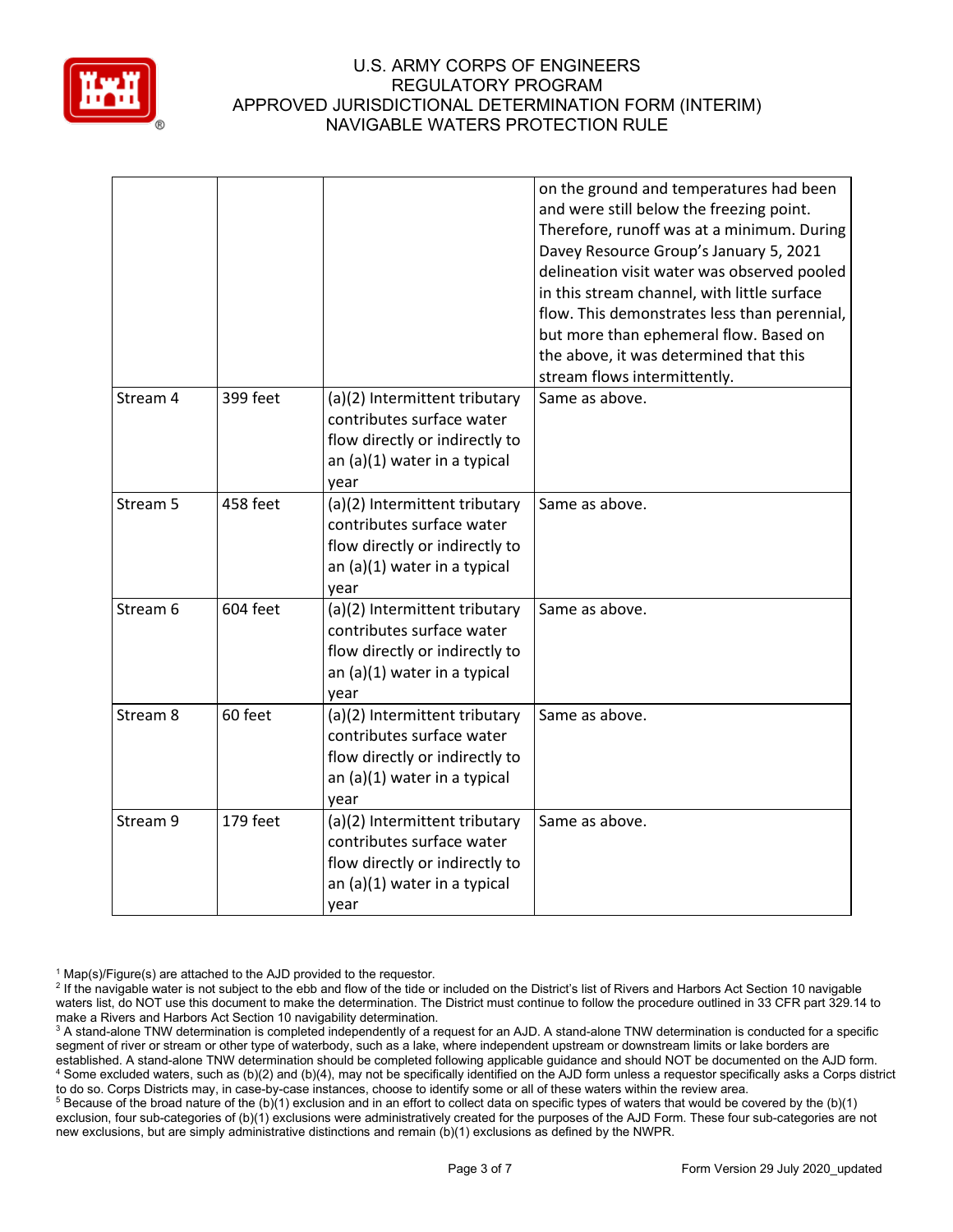

## Lakes and ponds, and impoundments of jurisdictional waters ((a)(3) waters):

| (a)(3) Name | $(a)(3)$ Size | (a)(3) Criteria                | Rationale for (a)(3) Determination             |
|-------------|---------------|--------------------------------|------------------------------------------------|
| Pond 1      | 0.346 acres   | (a)(3) Lake/pond or            | During the April 21, 2021 site visit, Pond 1   |
|             |               | impoundment of a               | was observed to be constructed in-line with    |
|             |               | jurisdictional water           | tributaries 4 and 5. Water was observed        |
|             |               | contributes surface water      | flowing in and out of Pond 1. Therefore, it is |
|             |               | flow directly or indirectly to | considered an impoundment of a                 |
|             |               | an (a)(1) water in a typical   | jurisdictional water.                          |
|             |               | year                           |                                                |

## Adjacent wetlands ((a)(4) waters):

|               | ,,,,,         |                         |                                            |
|---------------|---------------|-------------------------|--------------------------------------------|
| $(a)(4)$ Name | (a)(4) Size   | (a)(4) Criteria         | Rationale for (a)(4) Determination         |
| Wetland A     | 0.115 acres   | (a)(4) Wetland abuts an | This wetland was observed to directly abut |
|               |               | $(a)(1)-(a)(3)$ water   | an a(2) tributary.                         |
| Wetland B     | 0.111 acres   | (a)(4) Wetland abuts an | Same as above.                             |
|               |               | $(a)(1)-(a)(3)$ water   |                                            |
| Wetland D     | 0.125 acres   | (a)(4) Wetland abuts an | Same as above.                             |
|               |               | $(a)(1)-(a)(3)$ water   |                                            |
| Wetland E     | 0.254 acres   | (a)(4) Wetland abuts an | Same as above.                             |
|               |               | $(a)(1)-(a)(3)$ water   |                                            |
| Wetland F     | 0.208 acres   | (a)(4) Wetland abuts an | Same as above.                             |
|               |               | $(a)(1)-(a)(3)$ water   |                                            |
| Wetland H     | $0.104$ acres | (a)(4) Wetland abuts an | Same as above.                             |
|               |               | $(a)(1)-(a)(3)$ water   |                                            |

## **D. Excluded Waters or Features**

Excluded waters  $((b)(1) - (b)(12))^4$ :

| <b>Exclusion</b> | <b>Exclusion</b> | Exclusion <sup>5</sup>         | <b>Rationale for Exclusion Determination</b> |
|------------------|------------------|--------------------------------|----------------------------------------------|
| <b>Name</b>      | <b>Size</b>      |                                |                                              |
| l Stream 3       | 122 feet         | (b)(3) Ephemeral feature,      | This stream was observed to be an            |
|                  |                  | including an ephemeral         | ephemeral stream channel. This was based     |
|                  |                  | stream, swale, gully, rill, or | on a combination of the following - channel  |
|                  |                  | pool                           | size, lack of flow, watershed size, and      |
|                  |                  |                                | absence of groundwater. The channel was      |
|                  |                  |                                | approximately 1-2 feet in width, which can   |
|                  |                  |                                | be evidence of infrequent flow. There was    |

 $1$  Map(s)/Figure(s) are attached to the AJD provided to the requestor.

 $5$  Because of the broad nature of the (b)(1) exclusion and in an effort to collect data on specific types of waters that would be covered by the (b)(1) exclusion, four sub-categories of (b)(1) exclusions were administratively created for the purposes of the AJD Form. These four sub-categories are not new exclusions, but are simply administrative distinctions and remain (b)(1) exclusions as defined by the NWPR.

<sup>&</sup>lt;sup>2</sup> If the navigable water is not subject to the ebb and flow of the tide or included on the District's list of Rivers and Harbors Act Section 10 navigable waters list, do NOT use this document to make the determination. The District must continue to follow the procedure outlined in 33 CFR part 329.14 to make a Rivers and Harbors Act Section 10 navigability determination.

<sup>&</sup>lt;sup>3</sup> A stand-alone TNW determination is completed independently of a request for an AJD. A stand-alone TNW determination is conducted for a specific segment of river or stream or other type of waterbody, such as a lake, where independent upstream or downstream limits or lake borders are established. A stand-alone TNW determination should be completed following applicable guidance and should NOT be documented on the AJD form. <sup>4</sup> Some excluded waters, such as (b)(2) and (b)(4), may not be specifically identified on the AJD form unless a requestor specifically asks a Corps district to do so. Corps Districts may, in case-by-case instances, choose to identify some or all of these waters within the review area.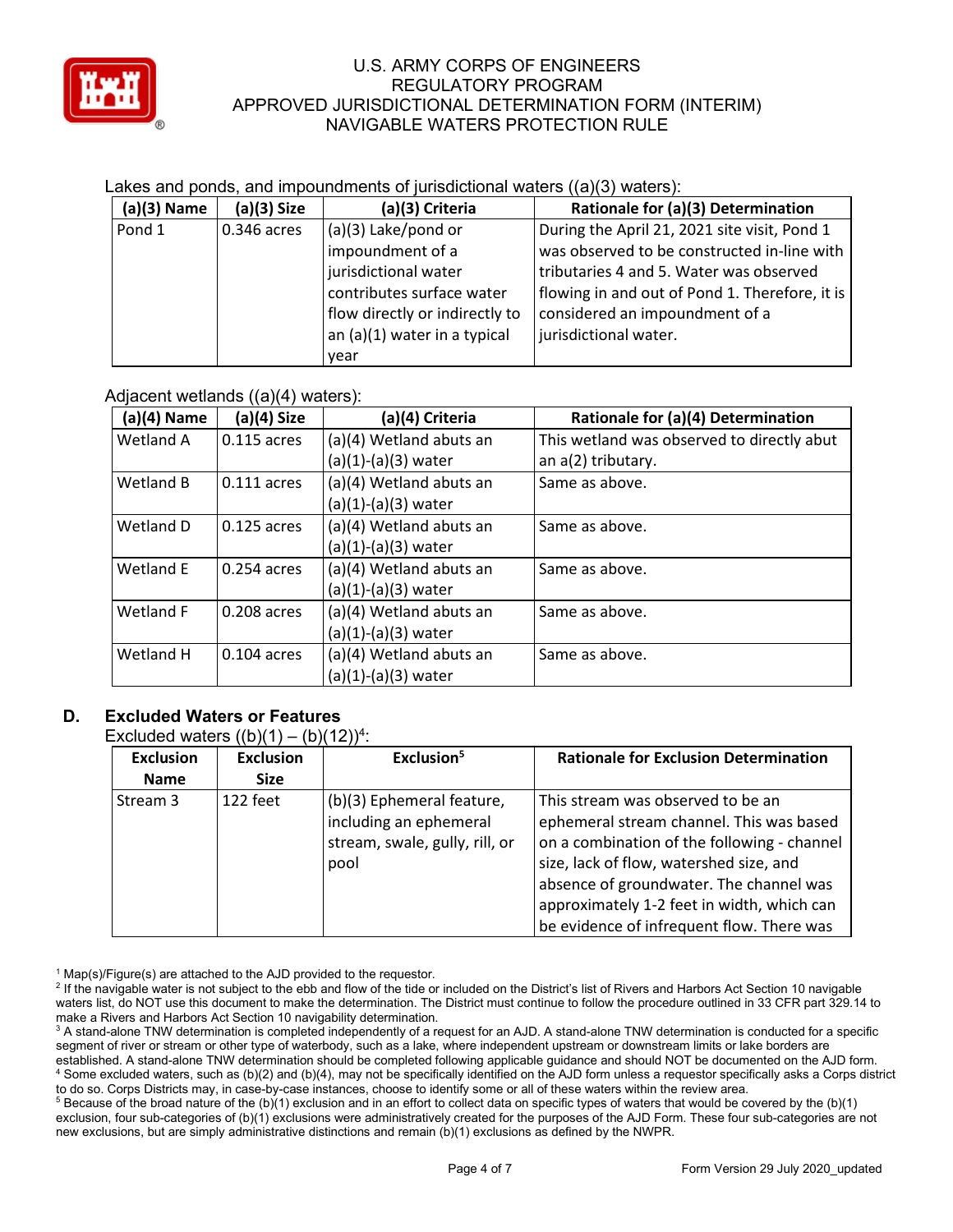

|           |             |                             | no observed flow nor were standing pools<br>observed (see Typical Year Assessment<br>below)). Additionally, it was determined<br>that the entire watershed size for this<br>stream is less than 1 acre in size; so, unless<br>groundwater is present there is an<br>insufficient amount of precipitation to<br>make the stream intermittent or perennial.<br>While onsite, Corps staff walked the length<br>of the stream channel looking for evidence<br>of groundwater influence - there were no<br>observed seeps or springs. It was apparent<br>that flow originates from runoff associated<br>with a single-family residence to the south.<br>In addition, vegetation (i.e. skunk cabbage)<br>commonly associated with groundwater<br>influence was not observed at the location<br>of this stream. Therefore, it was<br>determined there is no groundwater<br>influence and hydrology is strictly from<br>precipitation. USGS Quads were reviewed<br>to determine presence/absence of onsite<br>stream channels. The USGS quads do not<br>identify any stream channels onsite<br>corresponding to the location of this<br>stream. Therefore, it was determined that<br>this stream channel is an excluded |
|-----------|-------------|-----------------------------|-----------------------------------------------------------------------------------------------------------------------------------------------------------------------------------------------------------------------------------------------------------------------------------------------------------------------------------------------------------------------------------------------------------------------------------------------------------------------------------------------------------------------------------------------------------------------------------------------------------------------------------------------------------------------------------------------------------------------------------------------------------------------------------------------------------------------------------------------------------------------------------------------------------------------------------------------------------------------------------------------------------------------------------------------------------------------------------------------------------------------------------------------------------------------------------------------------------------|
|           |             |                             | ephemeral stream.                                                                                                                                                                                                                                                                                                                                                                                                                                                                                                                                                                                                                                                                                                                                                                                                                                                                                                                                                                                                                                                                                                                                                                                               |
| Wetland C | 0.048 acres | (b)(1) Non-adjacent wetland | This wetland does not meet any of the four<br>criteria that would make an (a)(4) adjacent<br>water subject to jurisdiction under Section<br>404 of the Clean Water Act. This wetland<br>was circumnavigated during the Corps' April<br>21, 2021 site visit. This wetland was<br>observed to be isolated, disconnected from<br>any (a)(1-3) water. Additionally, no defined                                                                                                                                                                                                                                                                                                                                                                                                                                                                                                                                                                                                                                                                                                                                                                                                                                      |

 $1$  Map(s)/Figure(s) are attached to the AJD provided to the requestor.

<sup>&</sup>lt;sup>2</sup> If the navigable water is not subject to the ebb and flow of the tide or included on the District's list of Rivers and Harbors Act Section 10 navigable waters list, do NOT use this document to make the determination. The District must continue to follow the procedure outlined in 33 CFR part 329.14 to make a Rivers and Harbors Act Section 10 navigability determination.

<sup>&</sup>lt;sup>3</sup> A stand-alone TNW determination is completed independently of a request for an AJD. A stand-alone TNW determination is conducted for a specific segment of river or stream or other type of waterbody, such as a lake, where independent upstream or downstream limits or lake borders are established. A stand-alone TNW determination should be completed following applicable guidance and should NOT be documented on the AJD form. <sup>4</sup> Some excluded waters, such as (b)(2) and (b)(4), may not be specifically identified on the AJD form unless a requestor specifically asks a Corps district to do so. Corps Districts may, in case-by-case instances, choose to identify some or all of these waters within the review area.

<sup>&</sup>lt;sup>5</sup> Because of the broad nature of the (b)(1) exclusion and in an effort to collect data on specific types of waters that would be covered by the (b)(1) exclusion, four sub-categories of (b)(1) exclusions were administratively created for the purposes of the AJD Form. These four sub-categories are not new exclusions, but are simply administrative distinctions and remain (b)(1) exclusions as defined by the NWPR.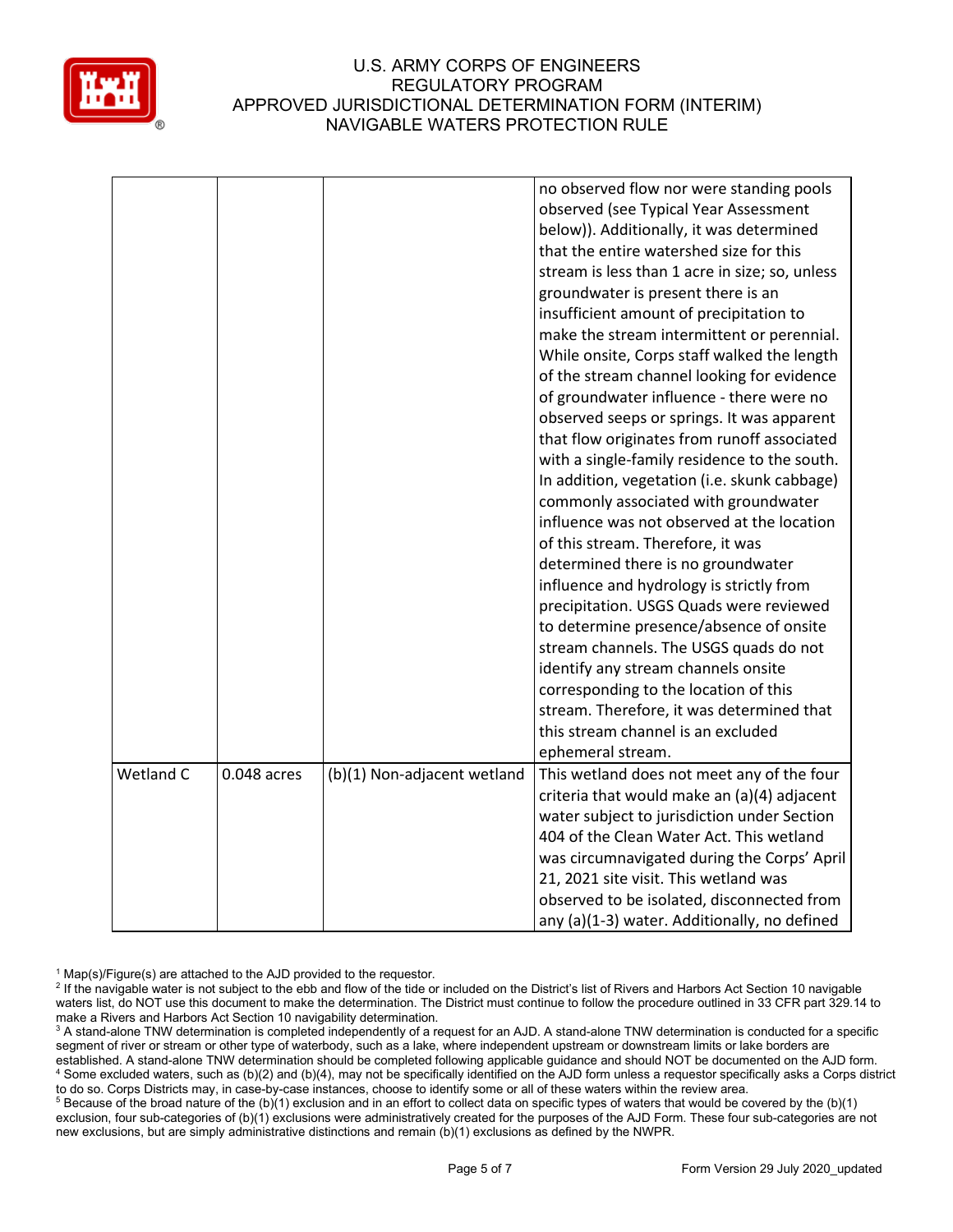

| Wetland G | $0.249$ acres | (b)(1) Non-adjacent wetland | Same as above.                                |
|-----------|---------------|-----------------------------|-----------------------------------------------|
|           |               |                             | nearest a(1-3) water and this wetland.        |
|           |               |                             | were observed located between the             |
|           |               |                             | tributary. Also, no natural berms or the like |
|           |               |                             | other onsite connections observed to any      |
|           |               |                             | and the nearest tributary. There were no      |
|           |               |                             | Upland was observed between this wetland      |
|           |               |                             |                                               |
|           |               |                             | wetland at least once during a typical year.  |
|           |               |                             | nearest a(1-3) water would not flood this     |
|           |               |                             | water. Based on site observations, the        |
|           |               |                             | connecting this wetland to any (a)(1-3)       |
|           |               |                             | channels/tributaries/ditches were observed    |

# **III. SUPPORTING INFORMATION**

- **A. Select/enter all resources** that were used to aid in this determination and attach data/maps to this document and/or references/citations in the administrative record, as appropriate.
	- **\_X\_** Information submitted by, or on behalf of, the applicant/consultant: *Water Resource Delineation Report, 26 Acres, Southern Road, Richfield, Summit County, Ohio, prepared for Jane F. Swan, prepared by Davey Resource Group, Inc., January 2021.* This information *is* sufficient for purposes of this AJD. Rationale: *N/A or describe rationale for insufficiency (including partial insufficiency).* **\_\_\_** Data sheets prepared by the Corps: *Title(s) and/or date(s).* **\_\_\_** Photographs: *(NA, aerial, other, aerial and other) Title(s) and/or date(s).* **\_\_X** Corps Site visit(s) conducted on: *April 21, 2021.*
	- **\_\_\_** Previous Jurisdictional Determinations (AJDs or PJDs): *ORM Number(s) and date(s).*
	- **\_\_X** Antecedent Precipitation Tool: *provide detailed discussion in Section III.B.*
	- **\_\_\_** USDA NRCS Soil Survey: *Title(s) and/or date(s).*
	- **\_\_\_** USFWS NWI maps: *Title(s) and/or date(s).*
	- **\_\_X** USGS topographic maps: *West Richfield, Ohio 7.5 min Quad.*

# **Other data sources used to aid in this determination:**

| Data Source (select)       | Name and/or date and other relevant information |
|----------------------------|-------------------------------------------------|
| <b>USGS Sources</b>        | N/A.                                            |
| <b>USDA Sources</b>        | N/A.                                            |
| <b>NOAA Sources</b>        | $N/A$ .                                         |
| <b>USACE Sources</b>       | $N/A$ .                                         |
| State/Local/Tribal Sources | N/A.                                            |
| Other Sources              | $N/A$ .                                         |

 $1$  Map(s)/Figure(s) are attached to the AJD provided to the requestor.

<sup>2</sup> If the navigable water is not subject to the ebb and flow of the tide or included on the District's list of Rivers and Harbors Act Section 10 navigable waters list, do NOT use this document to make the determination. The District must continue to follow the procedure outlined in 33 CFR part 329.14 to make a Rivers and Harbors Act Section 10 navigability determination.

<sup>3</sup> A stand-alone TNW determination is completed independently of a request for an AJD. A stand-alone TNW determination is conducted for a specific segment of river or stream or other type of waterbody, such as a lake, where independent upstream or downstream limits or lake borders are established. A stand-alone TNW determination should be completed following applicable guidance and should NOT be documented on the AJD form. <sup>4</sup> Some excluded waters, such as (b)(2) and (b)(4), may not be specifically identified on the AJD form unless a requestor specifically asks a Corps district to do so. Corps Districts may, in case-by-case instances, choose to identify some or all of these waters within the review area.

 $5$  Because of the broad nature of the (b)(1) exclusion and in an effort to collect data on specific types of waters that would be covered by the (b)(1) exclusion, four sub-categories of (b)(1) exclusions were administratively created for the purposes of the AJD Form. These four sub-categories are not new exclusions, but are simply administrative distinctions and remain (b)(1) exclusions as defined by the NWPR.